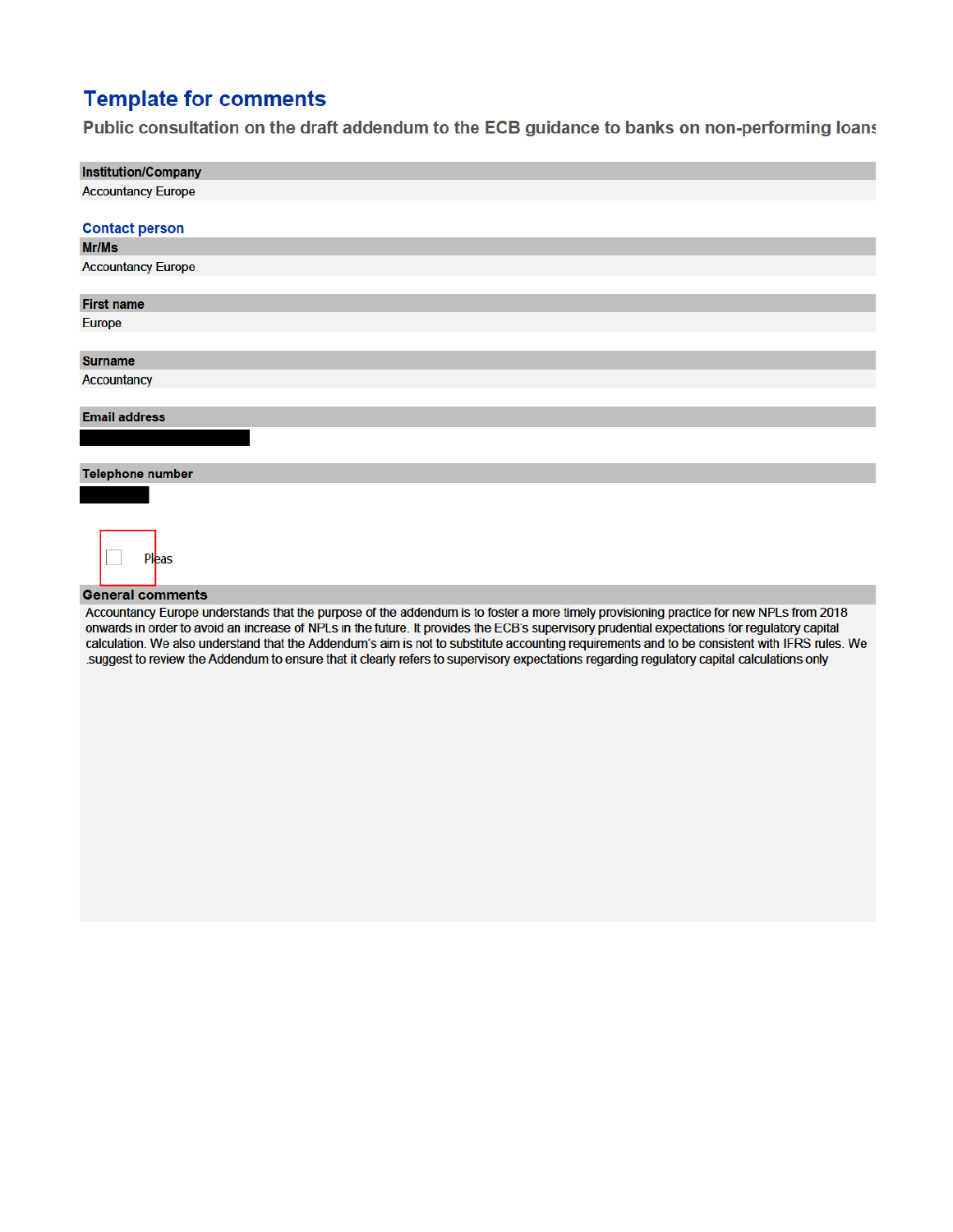## **Template for comments**

**Public consultation on the draft addendum to the ECB guidance to banks on non-performing loans**

## **Please enter all your feedback in this list.**

**When entering feedback, please make sure that:** 

- **each comment deals with a single issue only;**
- **you indicate the relevant article/chapter/paragraph, where appropriate;**
- **you indicate whether your comment is a proposed amendment, clarification or deletion.**

## **Deadline:**

8 December 2017

| ID | <b>Chapter</b>       | Paragraph | Page | Type of<br><b>comment</b> | Detailed comment                                                                                                                                                                                                                                                                                                                                                                                          | Concise statement as to why your<br>comment should be taken on board | Name of<br><b>commenter</b> | <b>IPersonal data</b> |
|----|----------------------|-----------|------|---------------------------|-----------------------------------------------------------------------------------------------------------------------------------------------------------------------------------------------------------------------------------------------------------------------------------------------------------------------------------------------------------------------------------------------------------|----------------------------------------------------------------------|-----------------------------|-----------------------|
|    | - General<br>Concept | 2.3.6     |      | Deletion                  | "Booking the maximum level of provisions possible" :<br>This requirement is non compliant with IFRS 9 which has<br>as a sole criterion for recognising ECL the worst case<br>scenario. On a more general note, the figures proposed<br>under prudential framework - such as the 72.5% of the<br>risk weighted asset output floor- appear to be non<br>sustainable even from the supervisors' perspective. | Expected to influence interpretation of<br>accounting rules          | Accountancy,<br>Europe      | Publish               |
|    | 23 - Definitions     | 3.1.3     |      | Amendment                 | Separation of NPEs pre and post 2018 is not line with<br>IFRS rules.                                                                                                                                                                                                                                                                                                                                      | Non compliant with accounting requirements                           | Accountancy,<br>Europe      | Publish               |
|    | 33 - Definitions     | 3.2.1     |      | Clarification             | "has to deviate if the accounting treatment is not<br>considered prudent from a supervisory perspective":<br>which specific case is considered here to say that the<br>accounting treatment might not be prudent enough?<br>More elements need to be provided.                                                                                                                                            | Need for clarity                                                     | Accountancy,<br>Europe      | Publish               |
|    | 43 - Definitions     | 3.3.5     | 18   | Clarification             | 'Collateral values corrected": potentially disconnected<br>from the amount considered from an acccounting<br>perspective which will add complexity for banks (i.e.<br>tracking separate inputs and following separately<br>calculations for regulatory and accounting purposes).                                                                                                                          | Going beyond accounting rules                                        | Accountancy,<br>Europe      | Publish               |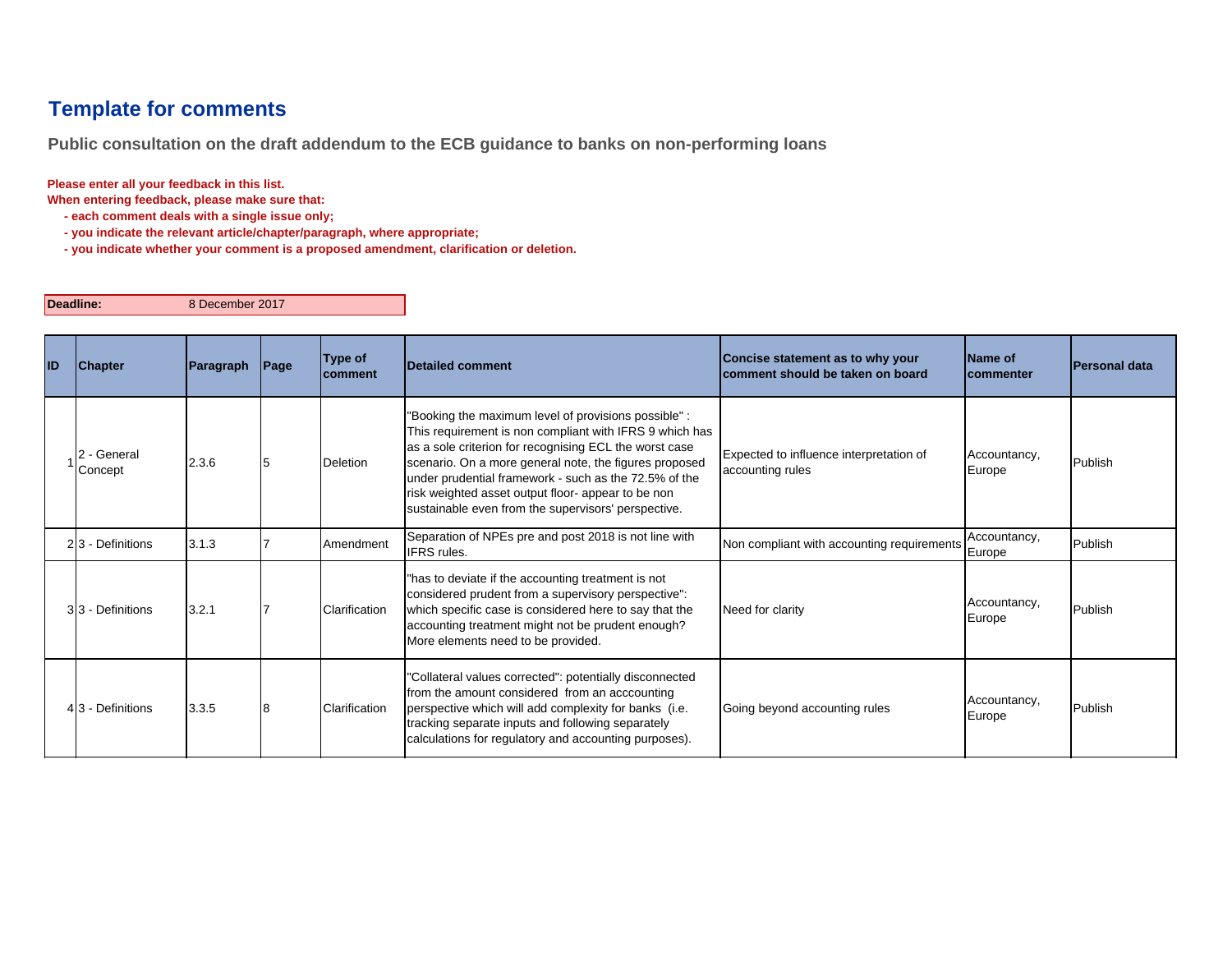| 4 - Prudential<br>5 provisioning<br>backstop | 4.1.2 | 10        | Amendment     | "If collateral has not been realised after a period of<br>several years from the date when the underlying<br>exposure was classified as non-performing, the colateral<br>is deemed ineffective": IFRS 9 is not rules-based. E.g. It<br>takes into account collaterals as long as they bear<br>economic value. In addition, IFRS9 is grounded on<br>internal credit risk management systems and forward<br>looking expectation. Any pre-determined provisioning<br>schedule would be in contrast with the IFRS 9 principle. It<br>looks highly unlikely, if not imposs ble, that all banks have<br>internal credit risk management system that provide<br>totally aligned outcomes and also have the same view of<br>future scenarios. As a matter of fact, a calendar based<br>provisioning would replace the IFRS9 approach for stage<br>3/NPE | Going beyond accounting rules          | Accountancy,<br>Europe | Publish |
|----------------------------------------------|-------|-----------|---------------|-------------------------------------------------------------------------------------------------------------------------------------------------------------------------------------------------------------------------------------------------------------------------------------------------------------------------------------------------------------------------------------------------------------------------------------------------------------------------------------------------------------------------------------------------------------------------------------------------------------------------------------------------------------------------------------------------------------------------------------------------------------------------------------------------------------------------------------------------|----------------------------------------|------------------------|---------|
| 4 - Prudential<br>6 provisioning<br>backstop | 4.2.1 | 10        | Amendment     | 100% after 2 years or 7 years of vintage: this would drive<br>the accounting treatment and would prove not compliant<br>with IFRS 9. A haircut approach would work better than<br>the linear provisioning.                                                                                                                                                                                                                                                                                                                                                                                                                                                                                                                                                                                                                                      | Going beyond accounting rules          | Accountancy,<br>Europe | Publish |
| 4 - Prudential<br>7 provisioning<br>backstop | 4.2.2 | $10 - 11$ | Clarification | Secured part after 7 years: Due to legal constraints, in<br>some countries the liquidation of collateral, may take<br>more than 7 years. However, this does not mean that the<br>collateral is not legally enforceable. 7 years is not a<br>substantial number for all countries. We need a level<br>playing field from a prudential aspect but we cannot<br>ignore the existing legal aspects.                                                                                                                                                                                                                                                                                                                                                                                                                                                 | Taking into account national specifics | Accountancy,<br>Europe | Publish |
| 4 - Prudential<br>8 provisioning<br>backstop | 4.2.2 | $10 - 11$ | Amendment     | Banks may have NPL secured where they collect a small<br>amount continuously. However, exposure remains a non<br>performing one for a long period. As a result cash<br>collection is ignored in mechanical prudential backstops.                                                                                                                                                                                                                                                                                                                                                                                                                                                                                                                                                                                                                | Technical clarification                | Accountancy,<br>Europe | Publish |
| 4 - Prudential<br>9 provisioning<br>backstop | 4.2.2 | $10 - 11$ | Clarification | linear path : the expected linear profile is not consistent<br>with the assumption that the last recovery flow is<br>resulting from the collateral sale which might represent a<br>significant part of the overall recovery.                                                                                                                                                                                                                                                                                                                                                                                                                                                                                                                                                                                                                    | Going beyond accounting rules          | Accountancy,<br>Europe | Publish |